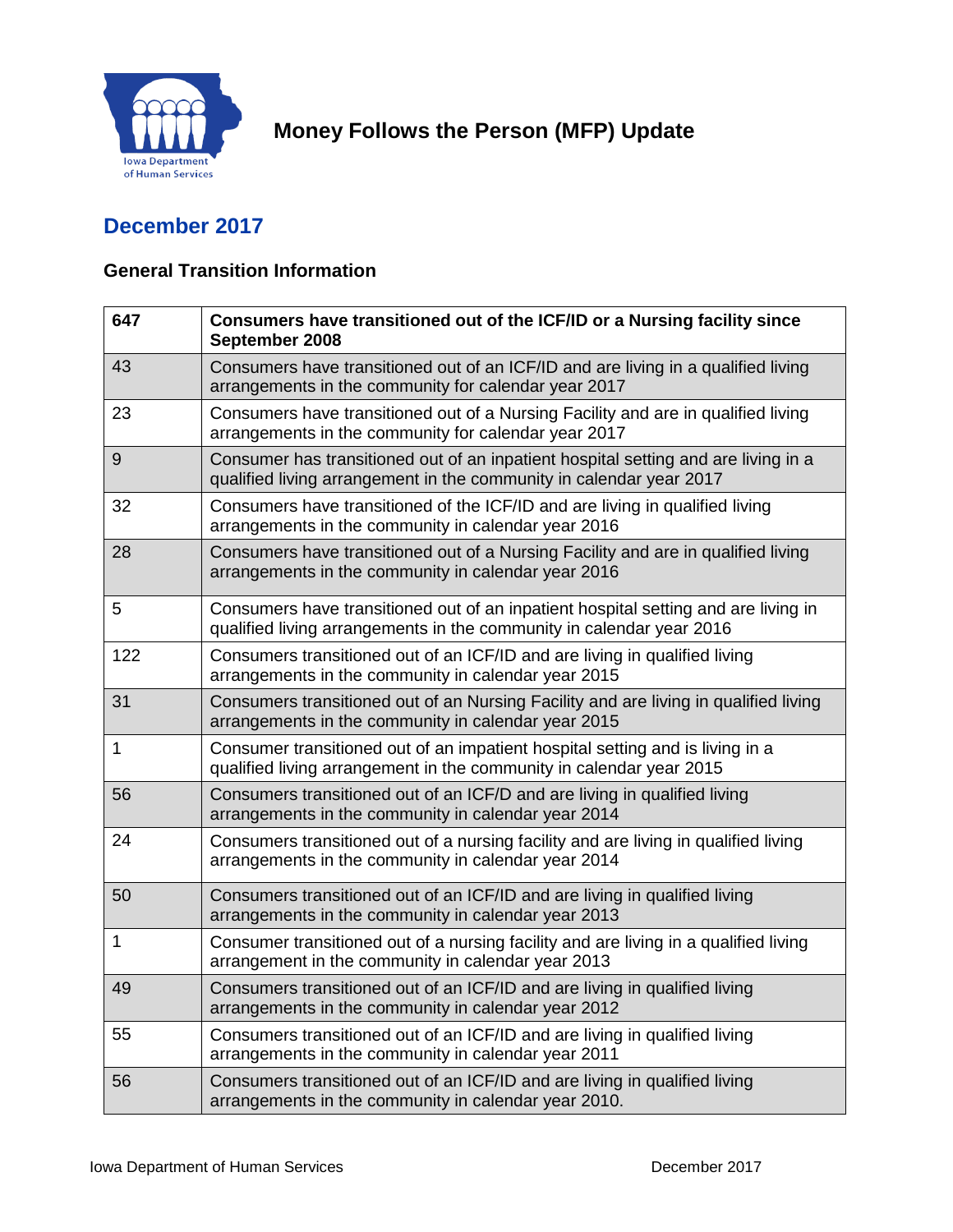| 53    | Consumers have transitioned out of an ICF/ID and are living in qualified living<br>arrangements in the community in calendar year 2009.                                                                            |  |
|-------|--------------------------------------------------------------------------------------------------------------------------------------------------------------------------------------------------------------------|--|
| 9     | Consumers transitioned out of an ICF/ID and are living in qualified living<br>arrangements in the community in calendar year 2008.                                                                                 |  |
| 23%   | Percentage of consumers who transitioned less than two months after enrollment.<br>(This data is from the most recent CMS semi-annual report)                                                                      |  |
| 39%   | Percentage of consumers who transitioned two to six months after enrollment.<br>(This data is from the most recent CMS semi-annual report)                                                                         |  |
| 10%   | Percentage of consumers who transitioned six to twelve months after enrollment.<br>(This data is from the most recent CMS semi-annual report)                                                                      |  |
| 10%   | Percentage of consumers who transitioned twelve to eighteen months after<br>enrollment. (This data is from the most recent CMS semi-annual report)                                                                 |  |
| 8%    | Percentage of consumers who transition eighteen to twenty-four months after<br>enrollment (This data is from the most recent CMS semi-annual report)                                                               |  |
| 10%   | Percentage of consumers who transitioned 24 months or more. (This data is from<br>the most recent CMS semi-annual report)                                                                                          |  |
| 1093  | <b>Consumers referred since September 2008</b>                                                                                                                                                                     |  |
| 182   | Referrals from individuals living in nursing facilities                                                                                                                                                            |  |
| 47    | Consumers have transitioned back to lowa from an out of state facilities                                                                                                                                           |  |
| 91    | Consumers signed informed consent to begin transition planning in calendar year<br>2017                                                                                                                            |  |
| 101   | Consumers signed informed consent to begin transition planning in calendar year<br>2016                                                                                                                            |  |
| 130   | Consumers signed informed consent to begin transition planning in calendar year<br>2015                                                                                                                            |  |
| 94    | Consumers signed informed consent to begin transition planning in calendar year<br>2014                                                                                                                            |  |
| 245   | Consumers are currently active in MFP as of December 1 <sup>st</sup> 2017. This<br>includes those who have moved to the community within the past 365 days<br>and those that are in the transition planning phase. |  |
| 62%   | Consumers are male                                                                                                                                                                                                 |  |
| 38%   | Consumers are female                                                                                                                                                                                               |  |
| $1\%$ | Consumers are 1-10                                                                                                                                                                                                 |  |
| 8%    | Consumers are 11-19 years of age                                                                                                                                                                                   |  |
| 31%   | Consumers are 20-29 years of age                                                                                                                                                                                   |  |
| 16%   | Consumers are 31-39 years of age                                                                                                                                                                                   |  |
| 13%   | Consumers are 40-49                                                                                                                                                                                                |  |
| 15%   | Consumers are 50-59 years of age                                                                                                                                                                                   |  |
| 16%   | Consumers are 60 and over                                                                                                                                                                                          |  |
| 505   | Consumers successfully completed 365 days of MFP services and have<br>transitioned to the Intellectual Disabilities Waiver or Brain Injury waiver                                                                  |  |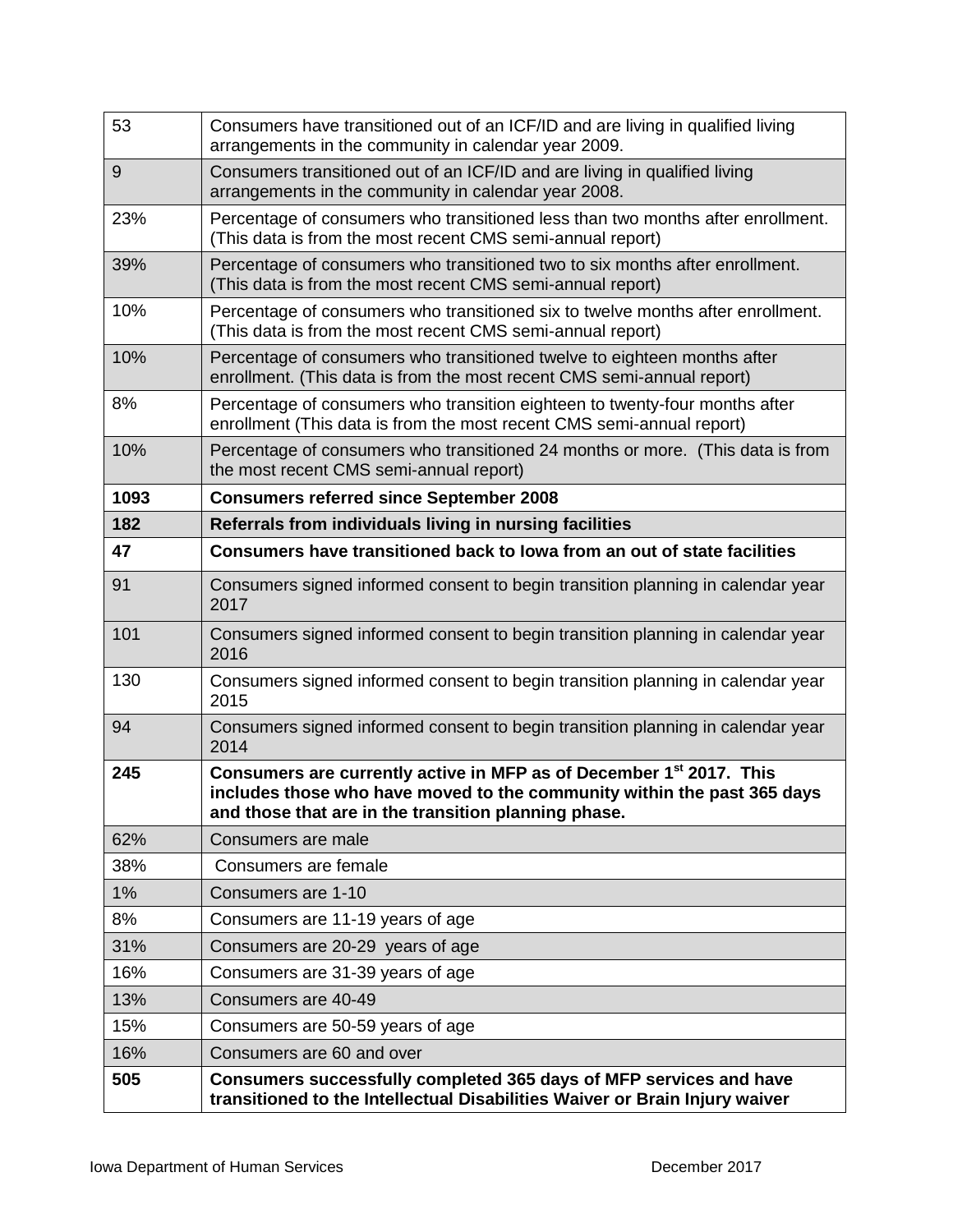| 54 | Consumers have returned to an ICF/ID, hospital or nursing facility after transition.                                  |  |  |
|----|-----------------------------------------------------------------------------------------------------------------------|--|--|
|    | Consumer after moving to the community decided to move to an RCF                                                      |  |  |
|    | Consumer after moving to the community decided to move into an assistive living<br>apartment under the Elderly Waiver |  |  |
|    | Consumers had to be admitted to a nursing home for rehabilitation.                                                    |  |  |
| 10 | Consumers returned to an ICF/ID and have decided not to participate in MFP                                            |  |  |
| 18 | Consumers who returned to an ICF/ID/nursing home have transitioned back into<br>the community                         |  |  |

## **State Fiscal year transition information**

| $\overline{2}$ | Consumers have transitioned from Woodward Resource Center during the fiscal<br>year 2018               |
|----------------|--------------------------------------------------------------------------------------------------------|
| 1              | Consumer has transitioned from Glenwood Resource Center during the fiscal year<br>2018                 |
| 32             | Consumers have transitioned from ICF/ID and nursing facilities during the fiscal<br>year 2018          |
| 4              | Consumers have transitioned from Woodward Resource Center during the fiscal<br>year 2017               |
| 4              | Consumers have transitioned from Glenwood Resource Center during the fiscal<br>year 2017               |
| 35             | Consumers have transitioned from private ICF/IDs and nursing facilities during the<br>fiscal year 2017 |
| 5              | Consumers have transitioned from Woodward Resource Center during the fiscal<br>year 2016               |
| 0              | Consumers have transitioned from Glenwood Resource Center during the fiscal<br>year 2016               |
| 78             | Consumers have transitioned from private ICF/ID's and nursing facilities during<br>fiscal year 2016    |
| 1              | Consumer has transitioned from Woodward Resource center during the fiscal year<br>2015                 |
| $\overline{4}$ | Consumers have transitioned from Glenwood Resource Center during the fiscal<br>year 2015               |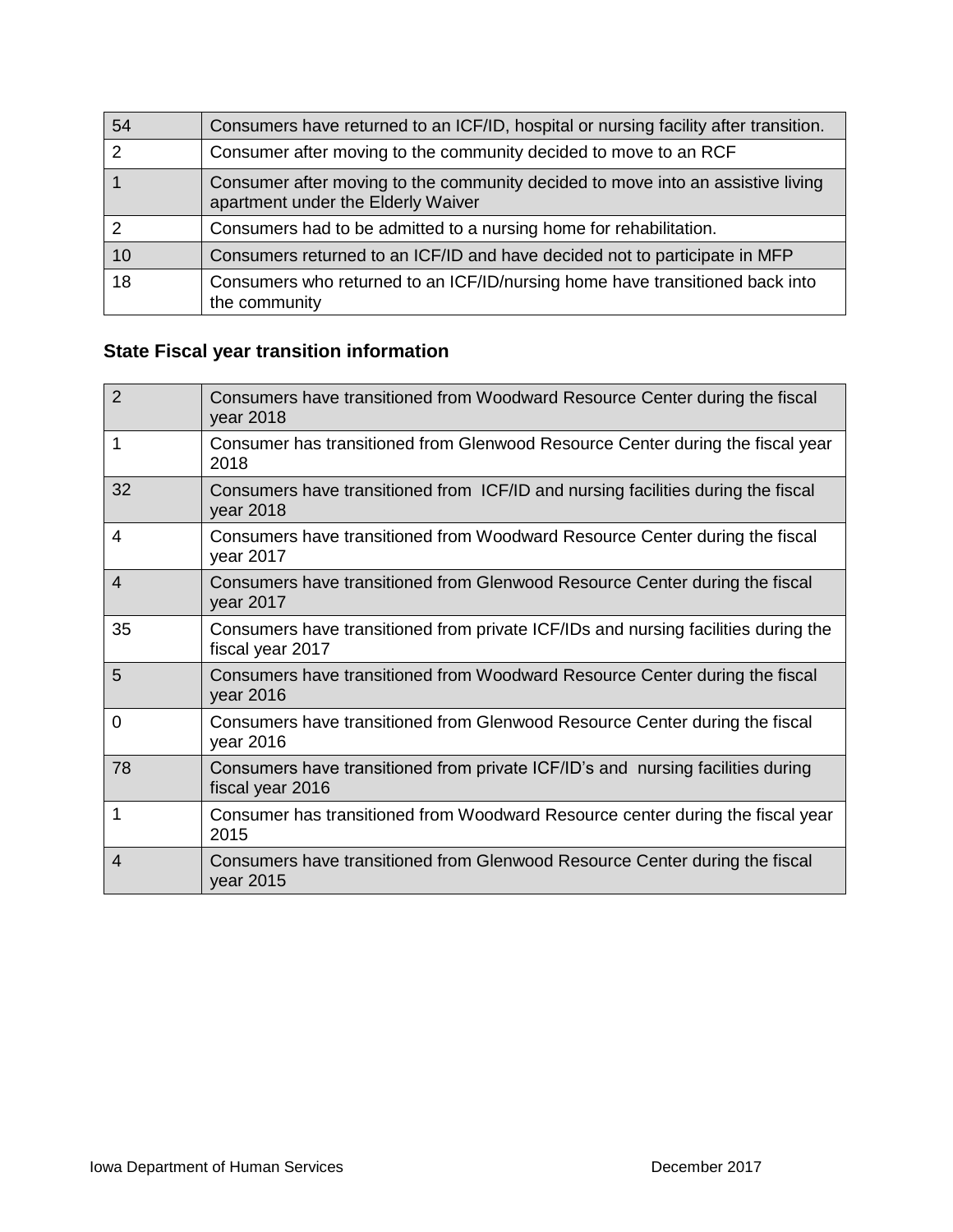#### **Referrals received since September 2008**



| 154 | Referrals received from Woodward Resource Center                                   |  |  |  |
|-----|------------------------------------------------------------------------------------|--|--|--|
| 89  | Referrals received from Glenwood Resource Center                                   |  |  |  |
| 396 | Referrals received from other ICF/ID's providers                                   |  |  |  |
| 50  | Referrals received from the MCOs                                                   |  |  |  |
| 11  | Referrals from a Psychiatric Impatient Setting/Hospitals                           |  |  |  |
| 79  | Referrals received from Nursing Facilities/PASRR                                   |  |  |  |
| 34  | Referrals received from out-of-state ICF/ID's                                      |  |  |  |
| 44  | Referrals received from other out-of-state referrals                               |  |  |  |
| 68  | Referrals received from family members/guardians or friends                        |  |  |  |
| 48  | Referrals received from consumers county of legal settlement                       |  |  |  |
| 83  | Referrals received from DHS/Targeted Case Manager/service coordinator              |  |  |  |
| 9   | Referrals received from Options Counselors/ADRC/Ombudsman office/Advocacy<br>Group |  |  |  |
| 9   | Referrals received as a self-referral                                              |  |  |  |
| 19  | Referral received from a community HCBS provider                                   |  |  |  |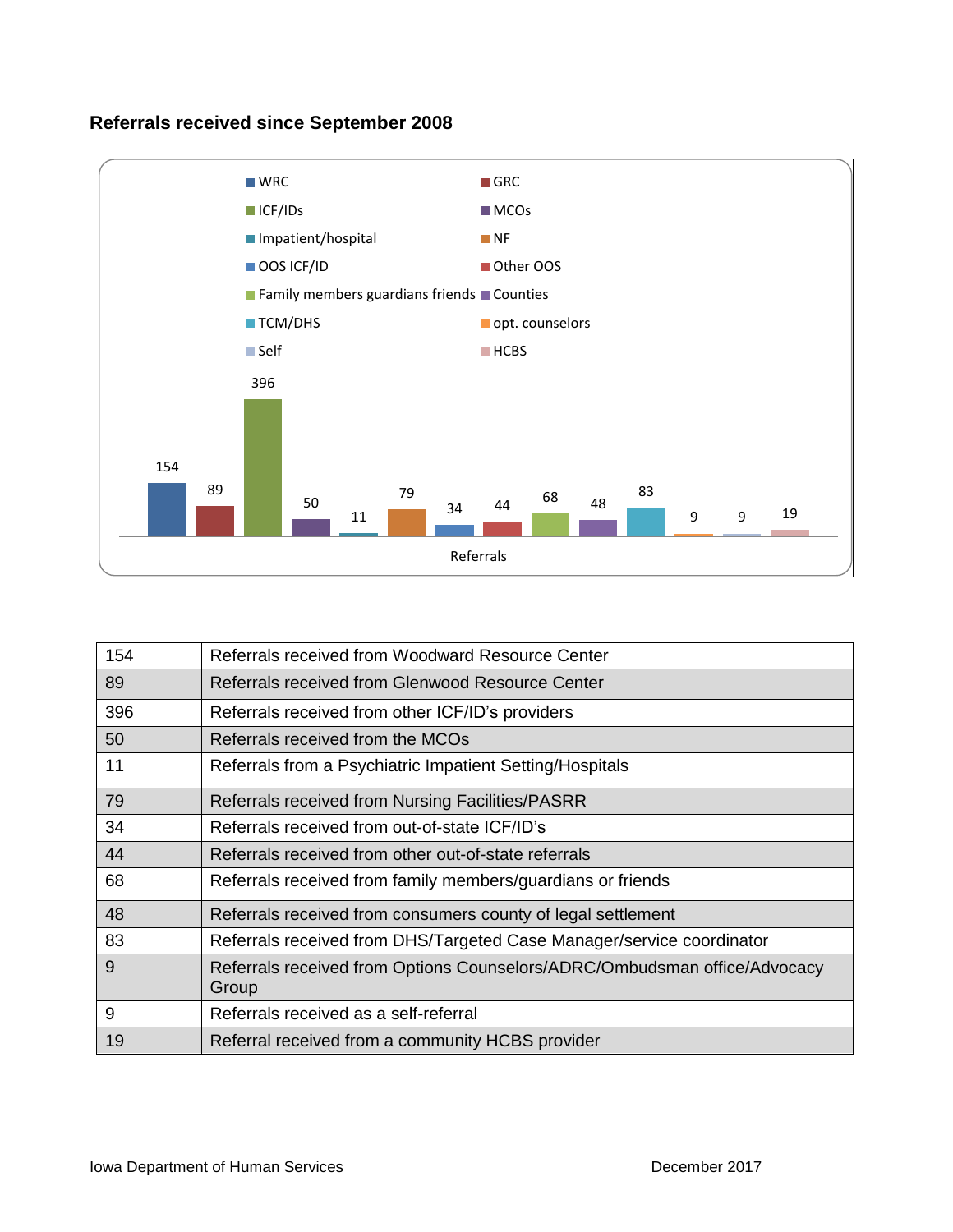#### **Provider enrollment**

| 261 | Providers have enrolled to provide MFP services.               |  |
|-----|----------------------------------------------------------------|--|
|     | Providers have enrolled to provide Mental Health Outreach      |  |
|     | Providers have enrolled to provide Nurse Delegation            |  |
| 16  | Providers have enrolled to provide Behavioral Programming      |  |
|     | Provider have enrolled to provide Crisis Intervention Services |  |

#### **Day activity services utilized**



| 5%        | Consumers are using pre-vocational services (this only includes current MFP<br>consumers)                                 |
|-----------|---------------------------------------------------------------------------------------------------------------------------|
| 24%       | Consumers are in school (this only includes current MFP consumers)                                                        |
| 30%       | Consumers are using day habilitation (this only includes current MFP consumers)                                           |
| 20%       | Consumers are currently not in an employment or any day activity service (this only<br>includes current MFP consumers)    |
| 15%       | Consumers are currently using supported employment or IVRS to obtain a job. (this<br>only includes current MFP consumers) |
| <b>NA</b> | Consumers are competitively employed (this only includes current MFP consumers)                                           |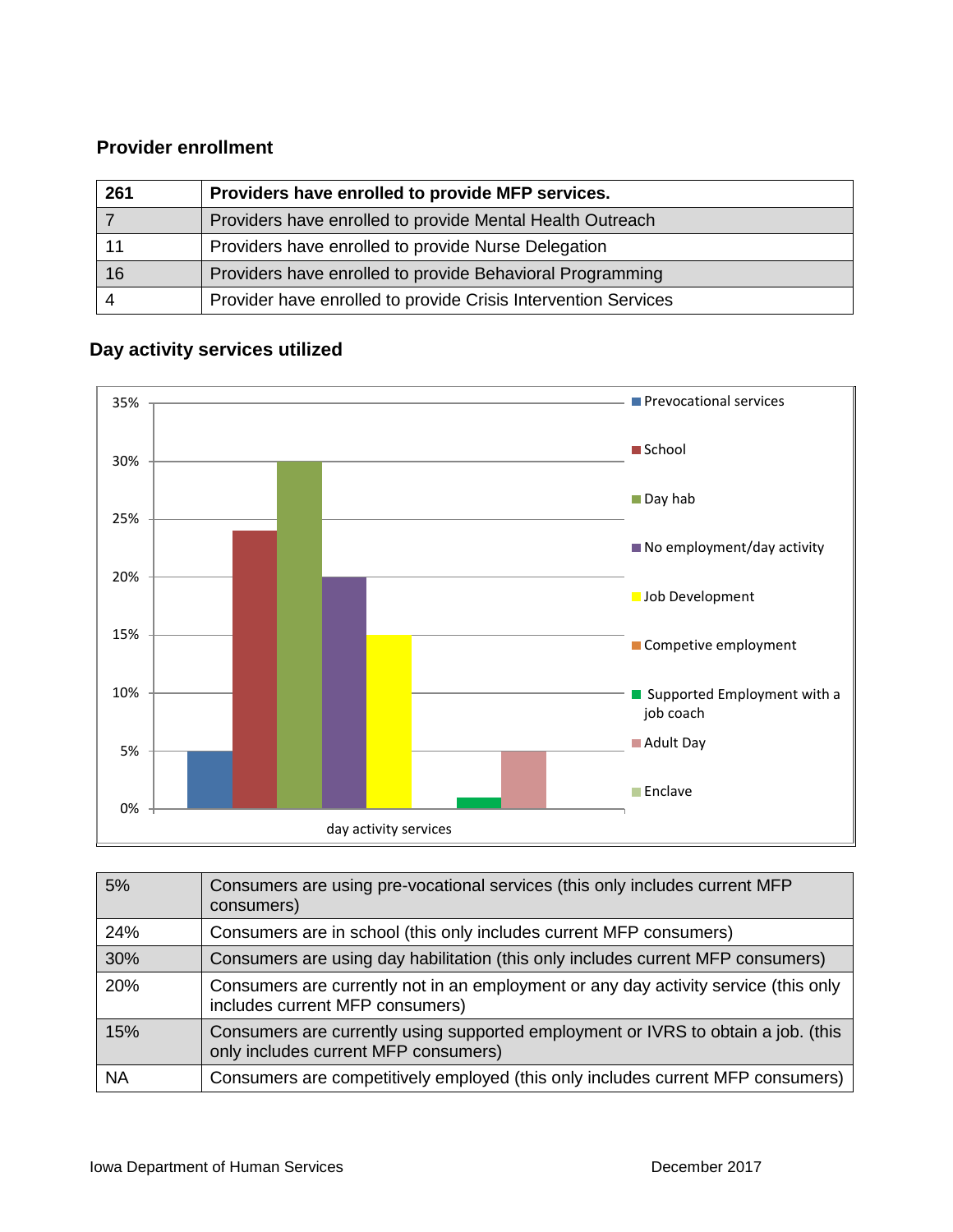| 1%        | Consumers are using supported employment with a job coach (this only includes<br>current MFP consumers)                     |
|-----------|-----------------------------------------------------------------------------------------------------------------------------|
| 5%        | Consumers are using adult day services (this only includes current MFP<br>consumers)                                        |
| <b>NA</b> | Consumers are using enclave services (this only includes current MFP consumers)                                             |
| 20        | Consumers are working with the Employment Specialist to find employment or find<br>an employment provider or apply at IVRS. |

## **Cost Information- Not updated since 2016**

*Please note that the following cost information is based on paid claims processed through November 2016. There may be outstanding paid claims or adjustments not reflected with these costs*



- \$106,672 is the average cost per person for all qualified waiver services, permanent services to be added to the waiver, demonstration services and supplemental services received during the 365 days of the MFP period. (Please see the attached chart at the end of this document as to what these services can include). This is based on the costs of 377 people that completed the 365 days of MFP and have a higher probability of paid claims processed. This information will continue to be updated as more people transition from MFP onto the waiver and more paid claims are processed.
- \$105,163 is the average cost per person for only the qualified waiver services received during the 365 days of the MFP period. (Please see the attached chart at the end of this document as to what these services can include). This is based on the costs of for 377 people that completed the 365 days of MFP and have a higher probability of paid claims processed. This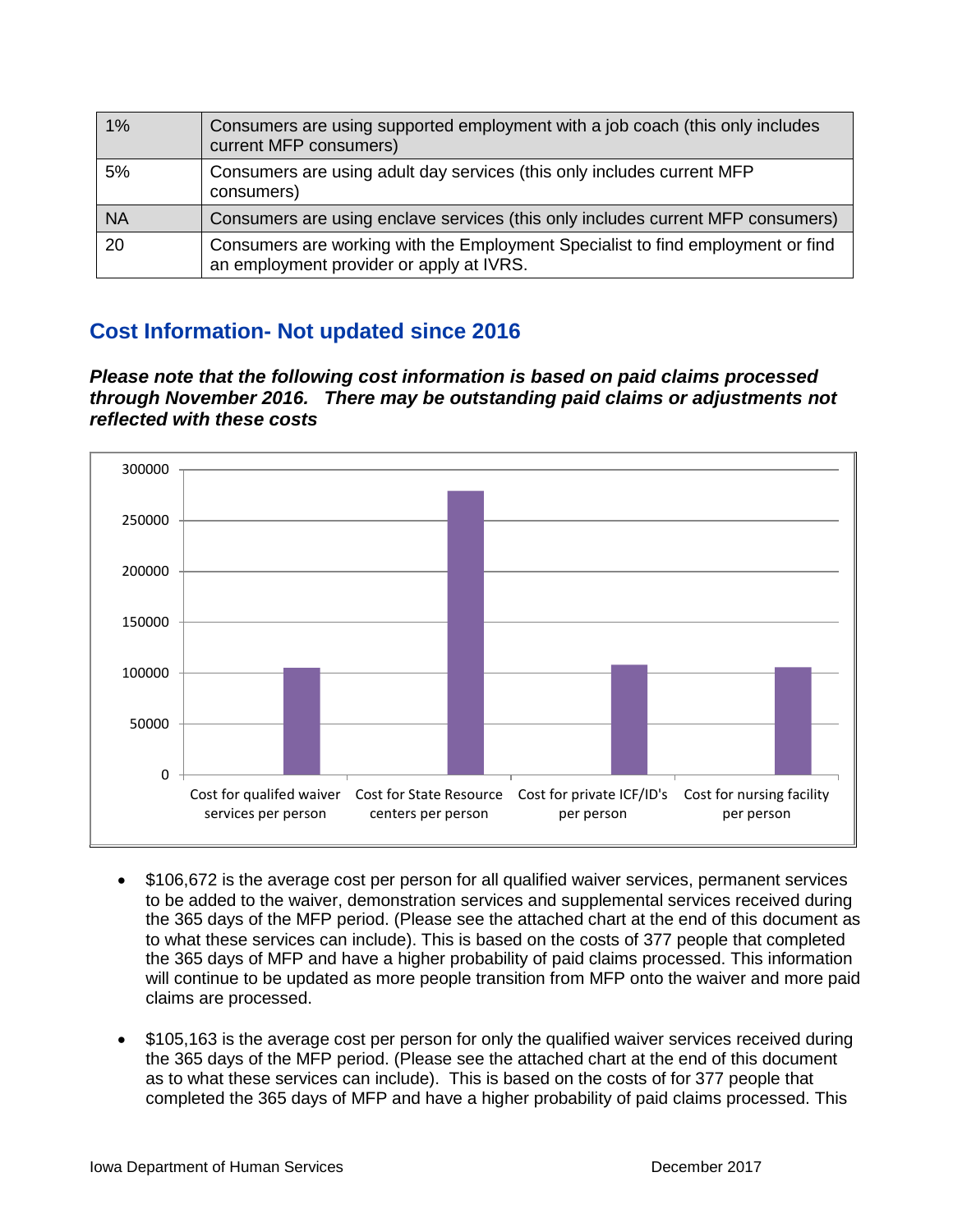information will continue to be updated as more people transition from MFP onto the waiver and more paid claims are processed.

- \$3668.12 is the average cost per person for all other Medicaid services received during the 365 days of the MFP period (this may home health, nursing and some mental health services). This is based on the costs of 377 people that completed the 365 days of MFP and have a higher probability of paid claims processed. This information will continue to be updated as more people transition from MFP onto the waiver and more paid claims are processed
- \$279,184 is the average cost per person for the state resource centers ICF/ID services for the year prior to the start date of MFP. This is based on the costs of 116 people that completed the 365 days of MFP and have a higher probability of all paid claims processed. These costs may not include some specialized medical services. This information will continue to be updated as more people transition from MFP onto the waiver and more paid claims are processed.
- \$108,404 is the average cost per person for private ICF/ID services for the year prior to the start date of MFP. This is based on the costs of 227 people that completed the 365 days of MFP and have a higher probability of all paid claims processed. These costs may not include some specialized medical services. This information will continue to be updated as more people transition from MFP onto the waiver and more paid claims are processed.
- \$105,913 is the average cost per person for nursing facility services for the year prior to the start date of MFP. This is based on the costs of 34 people that completed the 365 days of MFP and have a higher probability of all paid claims processed. This includes individual who transitioned back to Iowa from out-of-state placements
- \$2329 is the average cost per person for demonstration purchases such as assistive devices environmental modifications, community provider participation and ICF/ID trial overnights. This is based on the costs for all MFP consumers who received these services.
- \$2418 is the average cost per person for supplemental purchases such as initial household set up costs, clothing and durable medical equipment. This is based on costs for all MFP consumers who received these services. Examples of supplemental purchases: Furniture, clothing, rent deposits, kitchen supplies, bathrooms items, lawn mower, cleaning supplies, cell phones, televisions, bath chair, calling cards, basketball hoop, garden supplies, bicycles, weed eaters, pool passes, sign language books, weighted blanket and vest, padding for walls and floors, exercise equipment and back up medical supplies.
- \$338 is the average daily rate cost for Supported Community Living Services with paid claims. The highest daily rate paid to date is \$957; the lowest daily rate paid is \$91.

### **Challenges**

• Providers over-all continue to struggle to be able to support individuals with multiple complex needs. It has also been a challenge for providers to support people with complex needs within the contracted rates with the Managed Care Organizations. On December 1, 2017 a tiered rate structure for providers providing 24 hour support was implemented. It is unknown if the new payment structure can support individuals with multiple complex needs.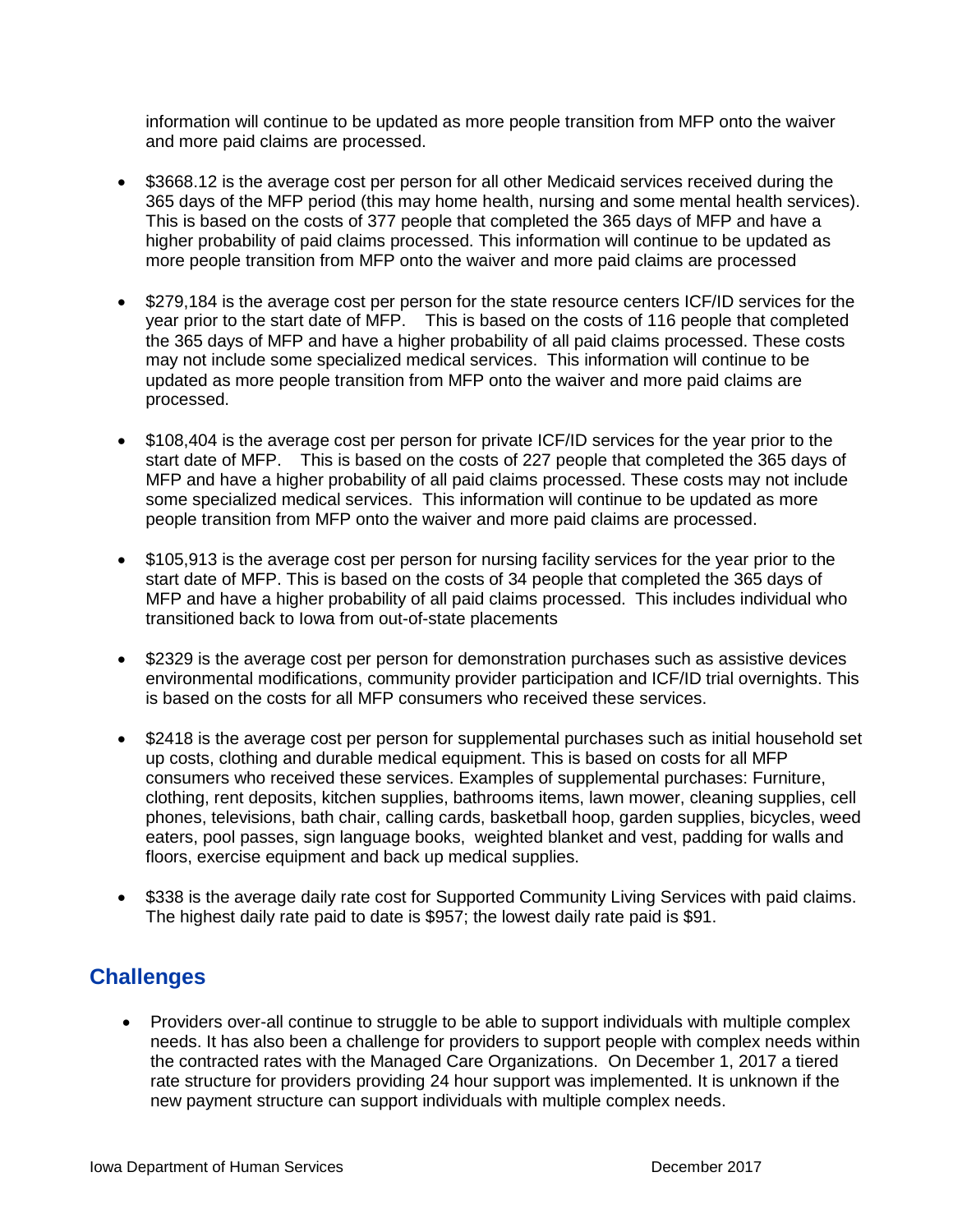- Finding employment options or meaningful daytime activities for the individuals in many communities continues to be challenging. The transition specialists struggle to locate Pre-Vocational services for MFP consumers as well as Supported Employment Providers. If a consumer has behavioral incidents in their social history, some providers, even Pre-vocational providers, are unwilling to accept MFP consumer into their programs. The Employment Specialist continues to work on these challenges.
- The Transition Specialists continue to have some difficulty with recruiting providers in rural or smaller communities that the consumers may want to move to, possibly due to regional funding limitations and reluctance to authorize providers to open new homes.
- A few providers may be quick to discharge when problems arise. Even if a lot of time was spent by all parties training on the behavioral plan, the plan is not always followed. Discharge policies also are not always in place. If a discharge policy is in place, that doesn't mean there is an alternative living environment for the discharged individual.
- A few providers may also move too quickly to transition an individual once accepted, not referring a person to MFP early enough for careful planning to take place or taking full advantage of the MFP resources.
- Emergency situations continue to arise where an ICF/ID and/or a Nursing facility provider has given a consumer a 30 day discharge and at that time a referral is made for MFP services. Careful and thoughtful transition planning cannot be done in these emergency situations and the consumers struggle in their new community settings.
- There has been reluctance from a few of the ICF/ID providers with assistance with the transition planning. This includes helping transport for tours and visits, providing social history information and Psychological evaluations and assistance with obtaining doctor's orders for needed medical equipment.
- Providers continue to experience high turn-over with staff. Staff originally trained on MFP consumers' behavioral plans may not be the staff that continues to work with the consumer. MFP is able to continue to provide on-going training to new staff but sometimes crisis situations arise before this can happen.
- We have had a few individuals in need of crisis intervention services including out-of-home crisis placement that may not be immediately available or available at all. This has led to a few hospitalizations for some and a return to the resource center for others.
- We have received a few referrals over the last year when a facility provider has discharged a member home or to a shelter without services in place. This has resulted in hospitalizations and incarceration.

## **Opportunities-Community Capacity Building Efforts**

 We have been collaborating with all three managed care organizations (MCOs) to coordinate care and support for MFP members as they transition from the facilities and transition over to the waivers. We will continue to work with the remaining two MCOs.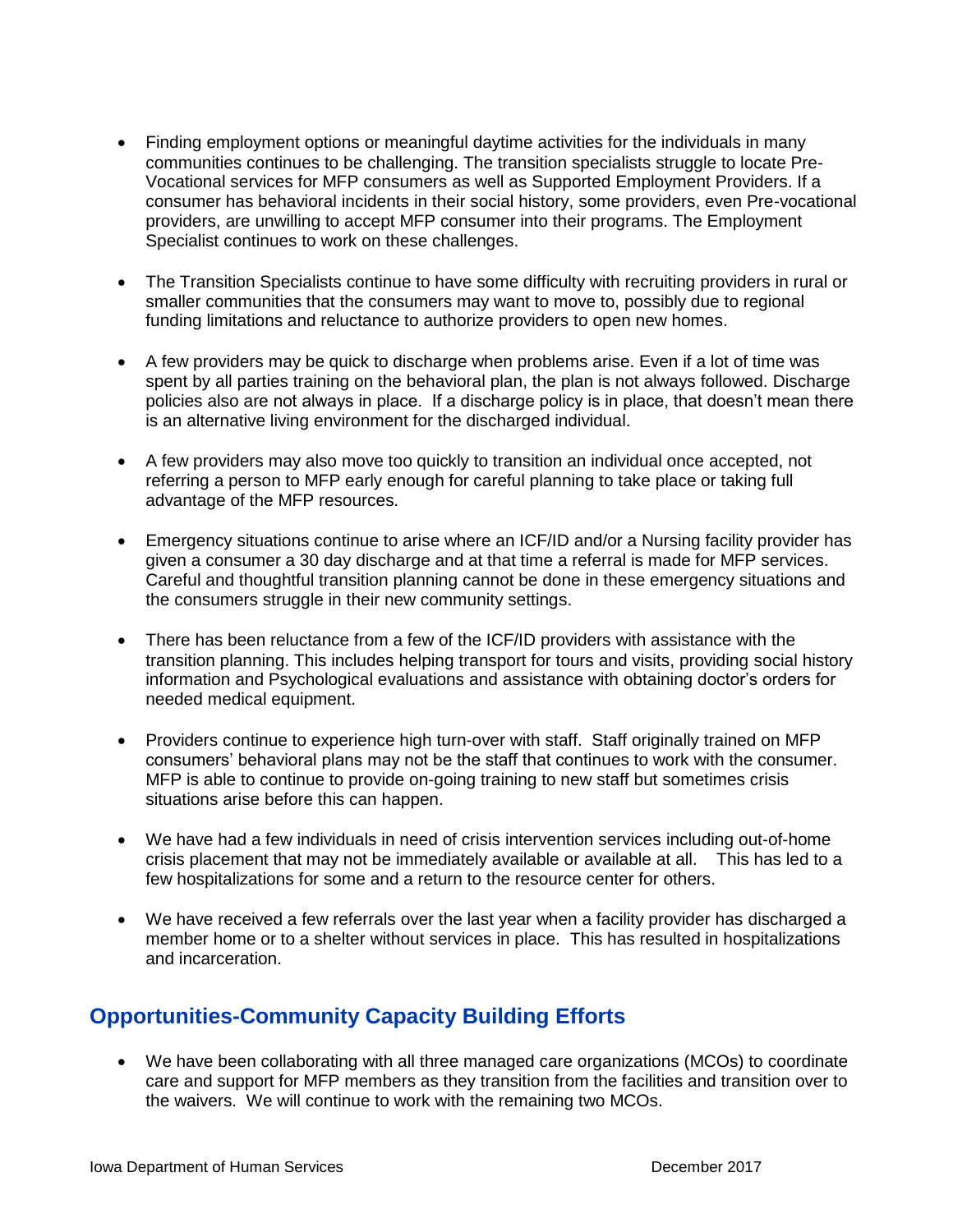- MFP has a part-time Behavioral Specialist that can provide Positive Behavioral Supports Training, Nonviolent Intervention Training, both initial and refresher courses, and on-site Consultation/observation and behavioral planning development to MFP providers. The Behavioral Specialist can also provide support and technical assistance through a tele-health system. In addition have hired a full time Behavioral Specialist was hired in November 2017
- MFP has a full-time Employment Specialist that will work with the transition consumers, Transition specialists and other members of the transition team, local providers, Vocational Rehabilitation, community businesses and other state partners to increase employment opportunities for MFP consumers and address the systemic employment barriers.

## **Community Capacity Building Efforts with Rebalancing Dollars**

As a sustainability element, MFP demonstrations require that savings be utilized to build community capacity. MFP "Rebalancing Funds" refers to the net revenue each state receives from the enhanced FMAP rate (over the state's regular FMAP) for qualified and demonstration HCBS services provided to MFP participants. MFP grantees are required to reinvest the rebalancing funds in initiatives that will help to rebalance the long-term care system. Iowa has used rebalancing funds for the following capacity building efforts.

- Each year Iowa increases the number of people served in HCBS services and increases spending. Iowa has spent \$19,814,052 on increasing slots and deterring waiting lists with rebalancing dollars
- Prior to 2014, Iowa did not have a standardized assessment tool to establish level of care for individuals seeking ICF/ID or waiver services. The Supports Intensity Scale was identified as the assessment that could establish LOC and identify supports needed. The SIS was piloted with the MFP populations to determine if it was the appropriate tool. The SIS was then mandated by Legislation as the assessment tool for people with Intellectual Disabilities. State wide implementation began in 2014. \$13,200 of rebalancing dollars were spent on this activity
- Iowa's Technical and Behavioral Supports Program (I-TABS) provides training to provider, medical professionals and other community professionals and partners on disability specific topics. They also provide individual consultation to providers working with people experience challenging behaviors. Iowa has spent \$579,790.18 on this activity
- Iowa COMPASS offers information and referral Used Equipment Referral Service and legal advocacy and representation for Iowans with disabilities and their families friends and services providers. It offers information through a 1-800 number and a web based system. Iowa has spent \$1,053,913.12 with rebalancing dollars on this activity
- College of Direct Supports is an on-line training program for community providers, guardians, and family members interested in working with MFP as well as other providers providing services to the disability population. The CDS provides a validated and specialized curriculum to enhance and develop a direct support workforce. Iowa has spent 3,704,066.49 of rebalancing dollars on this activity.